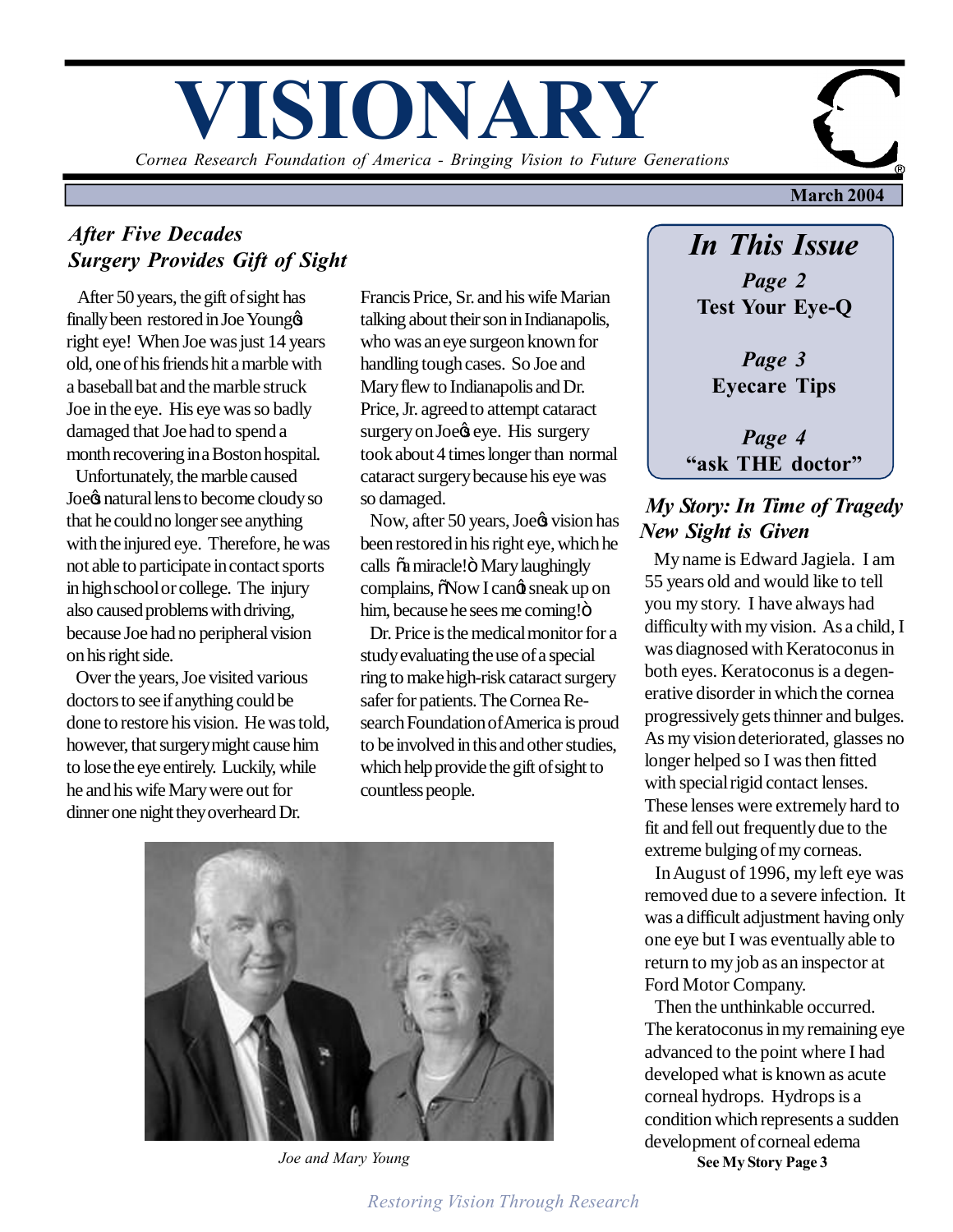#### *Cornea Research Foundation of America*

#### **Board of Directors**

Francis W. Price, Jr., M.D. *President*

> F. W. (Bill) Grube *Vice President*

> > Pat Chastain *Secretary*

Walter C. Gross, Jr. *Treasurer*

Joseph L. Kack Joan Lane Francis W. Price, Sr., M.D. Harry W. Scheid Lorraine Mahomed David C. Huse Melinda Hustmyer Michael W. Dickerson

#### **Foundation Staff**

Susan P. Simon *Development Director*

Marianne O. Price, Ph. D. *Director of Research & Education* Clorissa D. Quillin *Clinical Research Coordinator*

*9002 North Meridian Su 212 Indianapolis, IN 46260 Phone 317.844.5610 Fax 317.814.2806 www.cornea.org*

#### **2004 Foundation Studies**

*Artificial Iris Implant Artisans Lens (for severe myopia) New Dry Eye Treatment Capsular Tension Ring (for difficult cataract surgeries) Keratoconus Progression Preventing Nearsightedness in Children Protective Intraocular Lens Cornea Donor Tissue Study Preventing Cornea Graft Rejection Cornea Transplant Database*

## **Mark Your Calendars and Save the Date for the 2004 Cornea Golf Classic**

**Thursday, June 10th Plum Creek Country Club Reserve your foursome now Call 317.814.2823**

## **Test your Eye-Q:**

#### **Sunburning Your Eyes Is Easier Than You Think**

 Sunglasses are probably the most important accessory you can choose to guard your eyes against the sung ultraviolet rays. On a very bright day, a corneal ultraviolet injury, similar to a sunburn, can happen. Even worse, prolonged or repeated sun exposure can cause clouding of the eye tnatural lens (this is called a cataract), and it can degrade the light sensors in the back of the eye leading to a condition known as age related macular degeneration. Selecting the right pair of sunglasses can help protect your eyes from these types of short and long-term damage.

 Your eyes are at risk each time they are exposed to ultraviolet light, even in just a single outing. So when choosing your eyewear for the summer, keep the following tips in mind:

- Lenses should offer 90%-100% UVA (ultraviolet A) and UVB (ultraviolet B) protection. A higher price generally means better fashion or durability, not greater protection.
- Glasses need to cover the entire eye area, including eyelids and temples.
- To further block the sungs rays, a wide brimmed hat should be worn. 50% of sunlight comes from overhead and can slip past most sunglasses.
- · Lens color does not affect ultraviolet protection, it only affects how you see colors. Gray, green or brown gives the least color distortion.
- · Polarizers and antireflective lenses decrease glare and have nothing to do with UV light absorption.
- Never look directly at the sun.
- · Contacts with UV coatings are important but should be worn with sunglasses.
- Sunscreen on your face and around your eyes adds another layer of protection.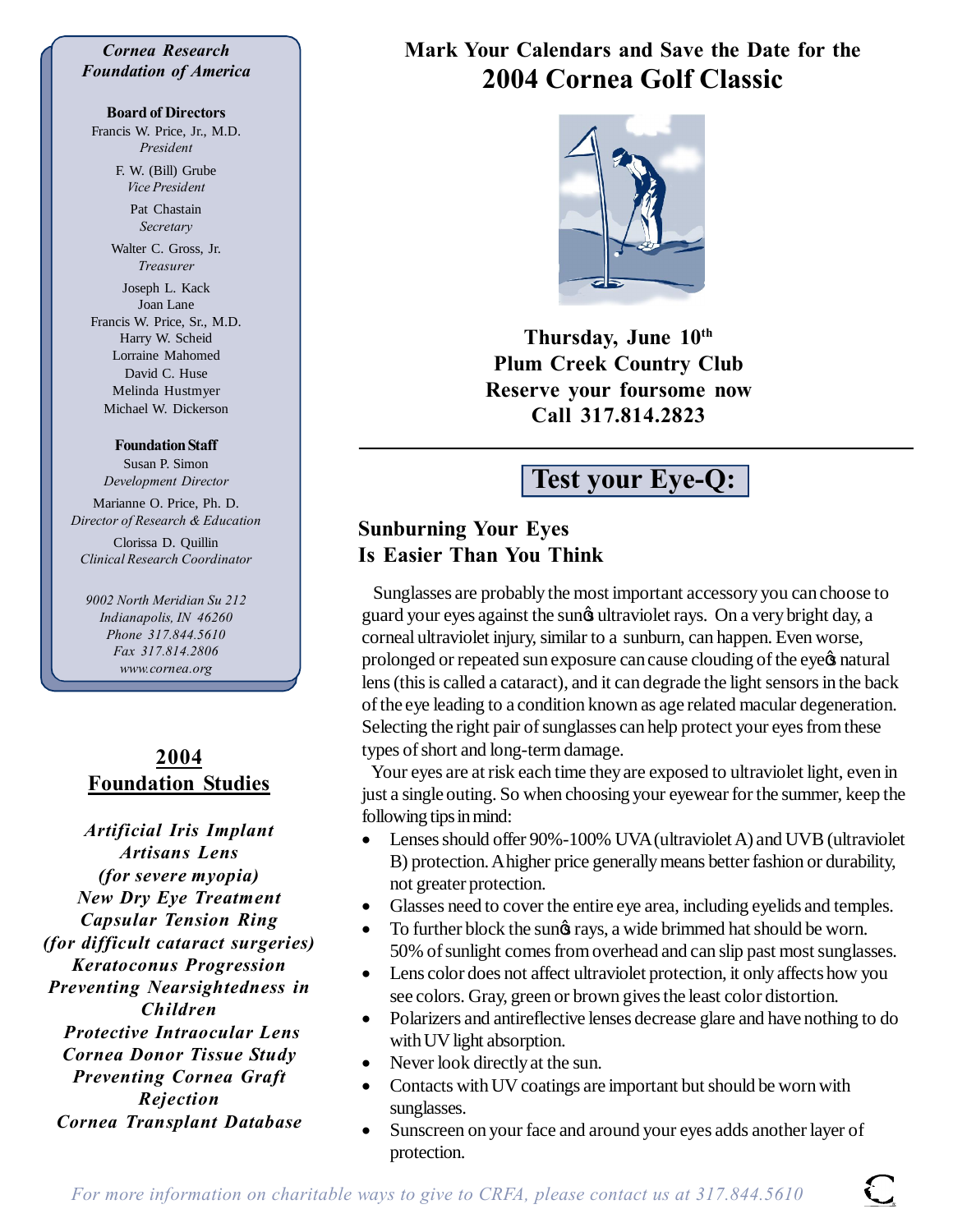## **EYECARE TIPS**

#### *New Treatments Provide Relief for Eye Allergy Symptoms*

 Most people who suffer from allergies know that by the end of March pollen season will soon be on its way. According to the American Academy of Allergy, Asthma and Immunology, allergies are surprisingly common-over 50 million Americans (1 out 5 people) are affected by some type of allergy problem. While many people only have nasal symptoms, approximately half also get red, itchy eyes.

 Often people choose oral antihistamines to control allergy symptoms. Antihistamines can stop a runny nose and help alleviate itching, but the downside is that they tend to dry the eyes, decreasing tear flow and volume sometimes by over

50%. Unfortunately, studies show that an inadequate tear film can actually make eye allergy symptoms worse.

 Eyedrops are a better way to lubricate and improve the comfort of the eye. For example, artificial tears can be purchased without a prescription and they may reduce allergy symptoms by acting as a barrier and by diluting the allergens. Even better are anti-allergy prescription eyedrops, such as Alrex, Alamast, or the forthcoming once a day formulation of Patanol, which actually stop the allergic response.

 One trick you can try is to chill the eyedrops. Taken from the fridge, the eyedrops provide the added relief of a

#### **CRFA Open House**

Please Join Us Sunday, April 18th 1:00 pm-3:00 pm View Some of Our Exciting Endeavors Learn About Several New Studies Selected for 2004

> **RSVP 317.814.2993**

cooling sensation at no additional cost.

 Dr. Price advises allergy sufferers to NEVER RUB YOUR EYES! This is hard for most adults, especially at the height of the pollen season, and it is especially difficult for children. Remember, eye rubbing releases chemicals that actually make the allergic reaction worse, plus rubbing can damage the eye.

#### **My Story from page 1**

(swelling) due to a rupture of Descemet & membrane. I was totally blind!!

 This occurred 3 weeks before the Christmas of 2000. Can you imagine how it felt not to be able to see the faces of your loved ones? I went immediately to my doctor and was told there was nothing that could be done. In some cases, hydrops may resolve itself, but mine resulted in permanent blindness. At this point my ophthalmologist referred me to Dr. Francis Price who discussed a corneal transplant as my only hope of ever seeing again.

 Four months later, on April 12, 2001, I received my corneal transplant. The next day, I was able to see the Big E on Dr. Price & eye chart. I can  $\phi$  begin to tell you how happy I was. There wasngt a dry eye in Dr. Price  $\phi$  office that day.

My progress hasng been easy. I developed a cataract and again was faced with cloudy vision and was terrified of going blind once more. I am happy to say that Dr. Price successfully removed the cataract in August, 2003.

I now am amazed at how well I see! Facing blindness was terrifying. I had two daughters who were planning



*Ed Jagiela*

marriage, and I thought I¢d never see them walk down the aisle. Overcoming blindness through my corneal transplant is nothing short of a miracle. My life has been so blessed and transformed since

the transplant. I dongt take anyone or anything for granted. I take pleasure from simple things, such as a sunset or the colors in a flower garden.

 As a cornea recipient I will forever be grateful for the precious gift of sight. I hope the donor family will find some measure of comfort knowing that their generosity, in time of tragedy, has made such a difference in my life. I encourage everyone to sign his or her driver license and become an organ donor. More importantly please make your wishes known to your family.

 Because of the thoughtfulness and generosity of the donor family and the skill of the surgeon, my hope of not being visually impaired was realized. Yet none of it would have been possible without the research that is being conducted to find ways to overcome blindness. The Cornea Research Foundation of America depends on your charitable gifts for its funding. Your monetary gift may offer hope to thousands of visually impaired persons who are waiting for their miracle of sight.